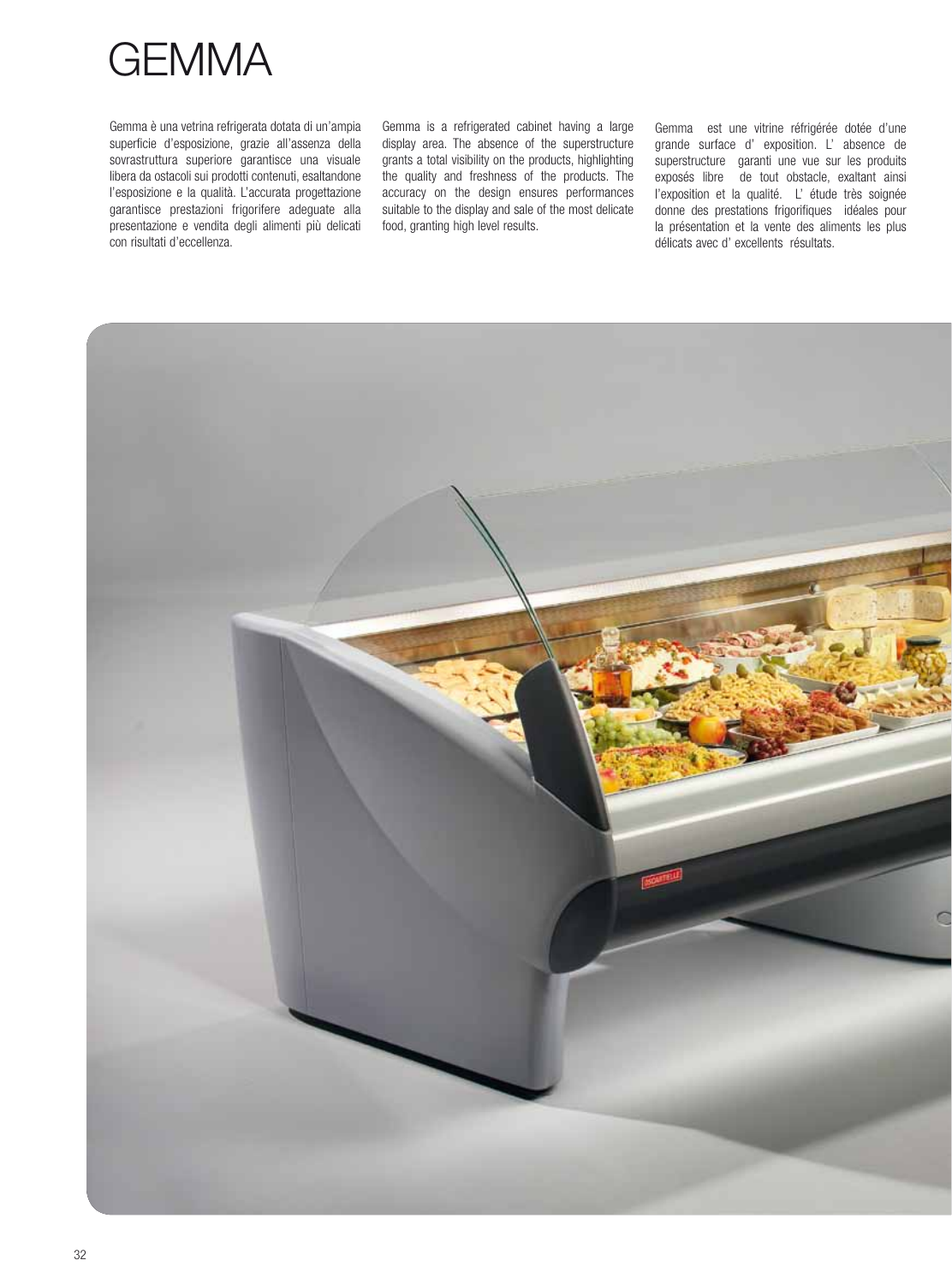

Gemma ist eine Kühlvitrine mit einer großen Auslagefläche. Dank der Abwesenheit des Aufsatzes bietet einen klaren Überblick über Hindernisse auf den präsentierten Produkten, um ihre Ausstellung und Qualität zu betonen.

Die sorgfältige Konstruktion sorgt für eine ausreichende Kühlleistung, die die Produktpräsentation und den Verkauf angemessen sind, mit den empfindlichsten Ergebnissen der Exzellenz.

Gemma es una vetrina refrigerada con amplia superficie de exposicion. La ausencia de la sovraestructura superior garantiza la visibilidad total de los producos, subrayando la exposicion y cualidad de ellos. El diligente proyecto garantiza actuacion frigorificas apropriadas para la presentacion y venta de produco mas ligero.

## «Gemma» - это охлаждаемая витрина с просторной экспозиционной поверхностью; благодаря отсутствию верхней надстройки здесь обеспечена свободная от препятствий видимость выложенной продукции, что максимально усиливает эстетику и качество экспозиции. Тщательное проектирование гарантирует холодильные эксплуатационные показатели, сообразные презентации и продаже деликатных продуктов питания при отличных результатах.

Design and innovation

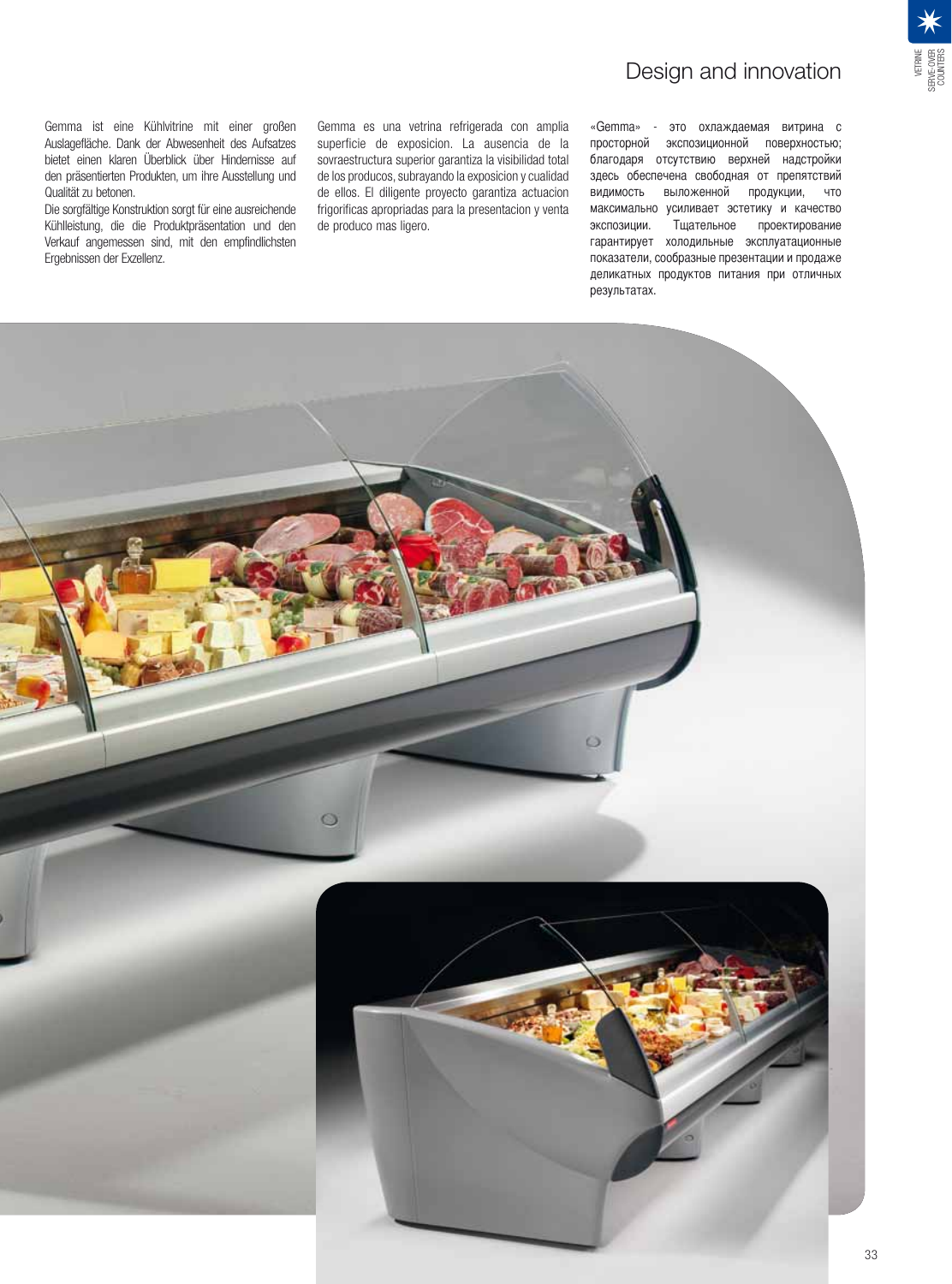## GEMMA



Griglia di aspirazione removibile per un'agevole pulizia. Removable air-grill for a an easy cleaning. Grille d'aspiration détournable pour un nettoyage plus facile. Entfernbares Ansaugunsgitter für eine leichte Reinigung. Rejilla de aspiración amovible para una fácil limpieza. Съемная воздухозаборная решетка, облегчающая выполнение чистки.





Portaventilatori basculante per facilitare la pulizia della vasca. Balancing fan-holders for better cleaning of the basin Porteventilateurs basculant afin de simplifier le nettoyage de la cuve. Schwingender Lüfterträger, der die Wannereinigung erleichtert. Porta-ventiladores basculante para facilitar la limpieza de la cuba. Опрокидывающаяся подставка для вентилятора, облегчающая **ВЫПОЛНЕНИЕ ЧИСТКИ ВАННЫ.** 





Illuminazione addizionale interno vasca per enfatizzare il prodotto esposto.

Additional lighting in the internal part of the cabinet for a better display of the product. Eclairage supplémentaire à l'intérieur de la cuve qui donne plus d'importance au produit exposé.

Zusätzliche Innenbeleuchtung für Produktbetonung. Iluminación adicional en el interior de la cuba para destacar el producto expuesto.

Дополнительная подсветка внутри ванны для придатия более привлекательного вида ...<br>выставляемым продуктам.

Sistema antiappannamento dei cristalli frontali mediante ventilazione. Anti-mist system for front glasses by ventilation. Système anti buée des glaces frontales par l'aération. Anlaufreisystem für Frontgläser durch Ventilation. Sistema anti-empaño de los cristales frontales por medio de la ventilación. Система антизапотевания передних стекол путем вентиляции



Kit prese elettriche. Sockets-holder kit. Prises électriques. Kit Stecker. Tomacorriente. Набор электрических розеток.

| Gemma         | Lunghezza totale<br>Length<br>Longueur<br>Breite<br>Largo<br>Общая длина | Lunghezza senza spalle<br>Length without ends<br>Longueur sans joues<br>Länge ohne Seiten<br>Largo sin Laterales<br>Длина без выступов | Superficie di esposizione orizzontale<br>Horizontal display surface<br>Gesamte Ausstellefläche<br>Surface d'exposition horizontale<br>Superficie de exposición de apoyo<br>Горизонтальная площадь экспозиции | Capacità utile vetrina<br>Net volume display area<br>Capacité utile vitrine<br>Nutzleistung Auslagefläche<br>Capacidad útil vitrina<br>Полезный Оьъем витрины | Temperatura di esercizio<br>Working temperature<br>Betriebstemperatur<br>Temp. de fonctionnement<br>Temperatura de trabajo<br>Рабочая температура |
|---------------|--------------------------------------------------------------------------|----------------------------------------------------------------------------------------------------------------------------------------|--------------------------------------------------------------------------------------------------------------------------------------------------------------------------------------------------------------|---------------------------------------------------------------------------------------------------------------------------------------------------------------|---------------------------------------------------------------------------------------------------------------------------------------------------|
|               | mm                                                                       | mm                                                                                                                                     | m <sup>2</sup>                                                                                                                                                                                               | dm <sup>3</sup>                                                                                                                                               | ℃                                                                                                                                                 |
| 109           | 1091                                                                     | 937                                                                                                                                    | 0,86                                                                                                                                                                                                         | 200                                                                                                                                                           | $0^\circ$ /+2 $^\circ$ C<br>$2^{\circ}$ C/ $+4^{\circ}$ C                                                                                         |
| 140           | 1404                                                                     | 1250                                                                                                                                   | 1,15                                                                                                                                                                                                         | 250                                                                                                                                                           |                                                                                                                                                   |
| 203           | 2021                                                                     | 1875                                                                                                                                   | 1,72                                                                                                                                                                                                         | 350                                                                                                                                                           |                                                                                                                                                   |
| 265           | 2654                                                                     | 2500                                                                                                                                   | 2,30                                                                                                                                                                                                         | 460                                                                                                                                                           |                                                                                                                                                   |
| 328           | 3279                                                                     | 3125                                                                                                                                   | 2,87                                                                                                                                                                                                         | 600                                                                                                                                                           |                                                                                                                                                   |
| 391           | 3904                                                                     | 3750                                                                                                                                   | 3,44                                                                                                                                                                                                         | 700                                                                                                                                                           |                                                                                                                                                   |
| AI $90^\circ$ |                                                                          |                                                                                                                                        | 1,5                                                                                                                                                                                                          | 260                                                                                                                                                           |                                                                                                                                                   |
| AE 90°        |                                                                          |                                                                                                                                        | 1,5                                                                                                                                                                                                          | 260                                                                                                                                                           |                                                                                                                                                   |
| Al $45^\circ$ |                                                                          | ٠                                                                                                                                      | 0,58                                                                                                                                                                                                         | 150                                                                                                                                                           |                                                                                                                                                   |
| AE 45°        |                                                                          |                                                                                                                                        | 0,58                                                                                                                                                                                                         | 150                                                                                                                                                           |                                                                                                                                                   |

Classe climatica ambientale - Environmental climatic class - Classe climatique - Raumklimaklasse - Clase climática ambiental - Климатический класс оборудования: 3 +25 °C 60% U.R. - EN-ISO 23953 - 1/2